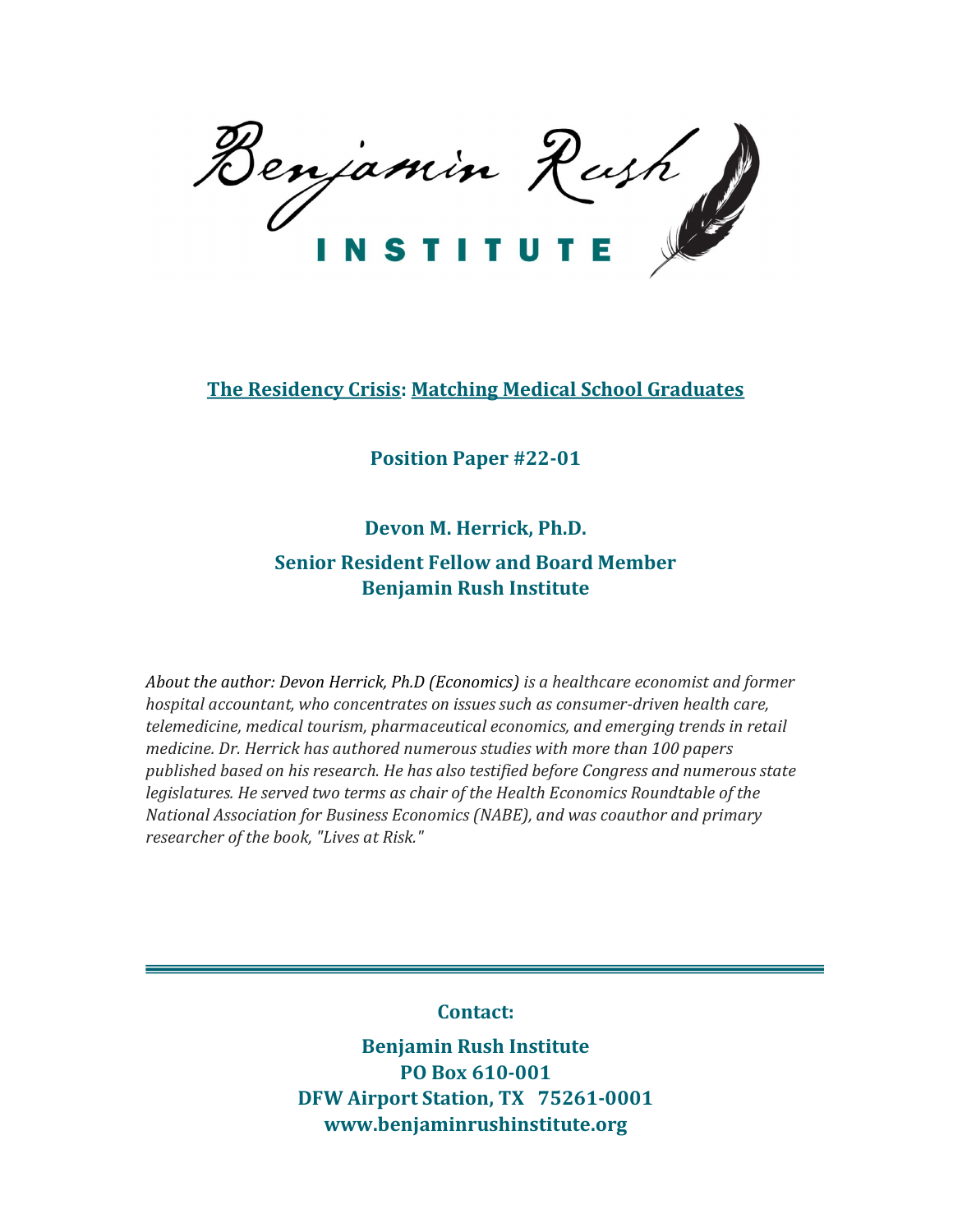## The Match & a Shortage of Physicians

Once patients require care beyond what they can provide for themselves, they need a licensed physician who can practice medicine, prescribe drugs, authorize diagnostic tests, and perhaps admit them to hospitals. However, many areas of the country have a serious shortage of these doctors, limiting patients' access to care. More than one-third of Americans surveyed reported having a difficult time finding a doctor.<sup>1</sup> According to the Association of American Medical Colleges, the United States has a shortage of nearly 20,000 physicians today, and that number is expected to rise to at least 37,800 and possibly as high as 124,000 by the year 2034. This translates into a potential shortage of up to 48,000 primary care providers and 77,100 specialists in fewer than a dozen years.2 The areas that will see the biggest shortages will be in rural areas and in states with too few of the residency slots required for physician training.

#### How Physicians are Trained

Physician training requires four years of undergraduate study at a university and four more years of study at a medical school. Before a medical school graduate can practice medicine, he or she must also complete a residency program that lasts from three to seven years, depending on the specialty. Unfortunately, residency programs are a significant bottleneck to physician training as demand for them has risen faster than the supply.

Every year in March, the National Resident Matching Program (Match) algorithm compares registered medical graduates' preferences and attempts to match candidates to the residency program that most closely corresponds with their choices. Not everyone gets the training program they want, nor are they selected to train in the geographic area they prefer. Indeed, every year thousands of medical school graduates do not match with a residency. This is often because their preferences were too narrow, there were better candidates competing for a coveted slot, or there are just too few residency slots to meet demand.

In the 2021 Match there were 35,194 first-year residency slots available, with secondyear slots raising the total to 38,106 positions. Yet the number of medical students who registered for the Match was an all-time high of 48,700.3 While most U.S. medical school graduates ultimately match to a residency slot, about seven percent of MD and 11 percent of DO graduates do not.<sup>4</sup>

Medical students who go unmatched often have as much as \$300,000 in student debt with no way to advance their career or earn a living in their chosen profession. Those who fail to match the first round can try the supplemental offer and acceptance program (SOAP), which is similar to a second-round match. In 2021 there were only 1,773 unfilled slots in the SOAP match. The SOAP often requires residents to learn a different specialty or locate in a city not of their choosing. Failing that, medical school graduates must wait another year and try to match again. Failure to match to a residency program takes a significant toll on the mental health of medical graduates, not to mention the extra expense of being out of the workforce for another year.<sup>5</sup> Some medical graduates, including many Americans who study abroad as well as some international medical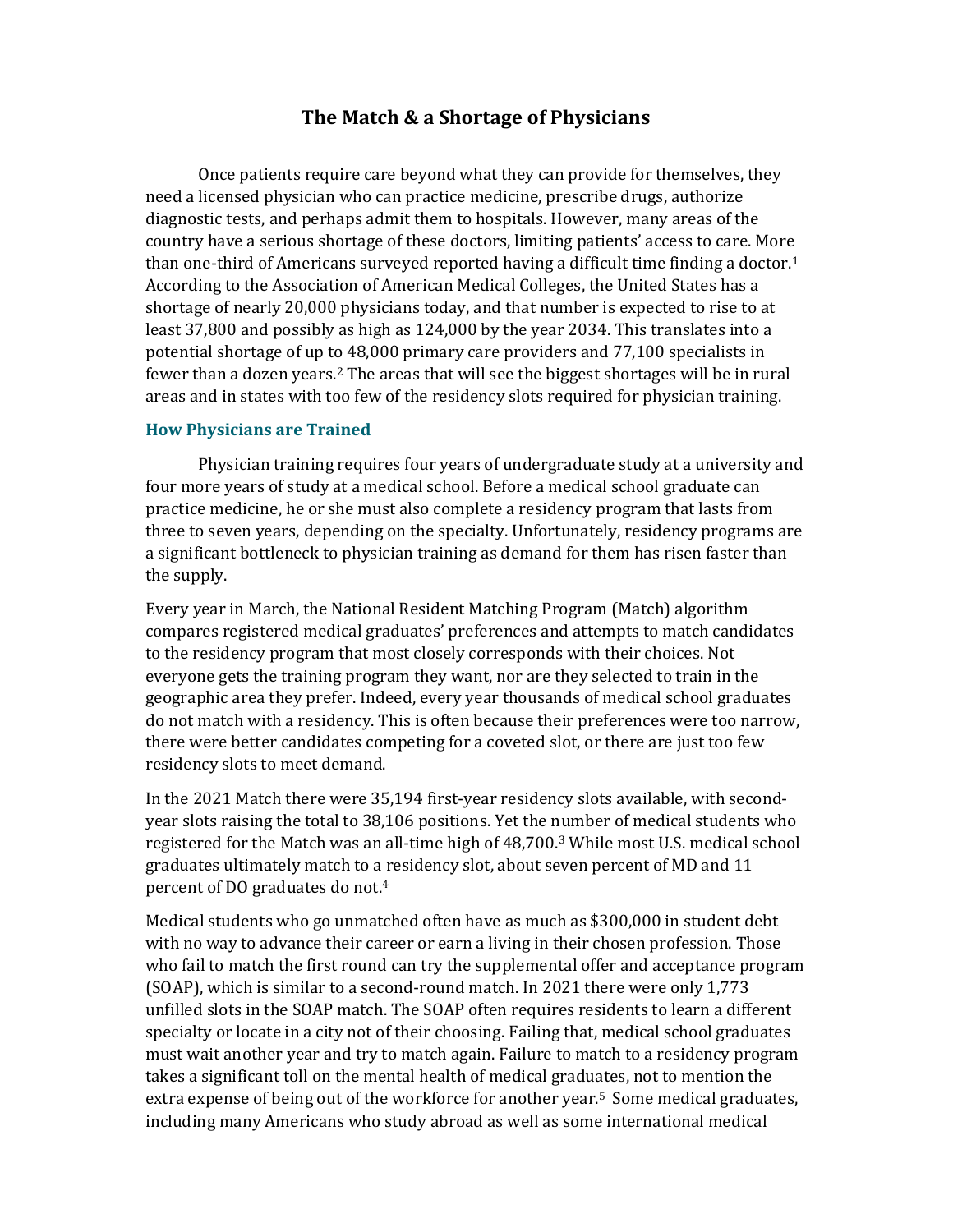graduates (IMG), never match to a residency and are never able to practice medicine in the United States.

## Problem: Artificial Cap on Residencies

Funding sources for graduate medical education (GME) residency programs include Medicare, Medicaid, the Veterans Health Administration, the Health Resources and Services Administration, and the military. States allocate additional funds and some private payers fund GME programs as well. Many teaching hospitals also train more medical graduates than the amount of compensation they receive from GME funding sources. However, the vast majority of medical residencies are funded by Medicare. Unfortunately, the number of residencies Medicare can fund was essentially capped 25 years ago. The Balanced Budget Act of 1997 (BBA) capped allopathic (M.D.) and osteopathic (D.O.) residencies to the number on the most recent hospital cost reports. Two years later an exception was made for rural teaching hospitals, but those residencies are still capped at 130 percent of 1997 levels.

The increase in unmatched medical school graduates is largely because medical school enrollment has increased since the BBA, but without increased Medicare funding, residency slots have not kept pace. Medical school enrollment is 52 percent higher than it was in 2002, for instance.6 There are an increasing number of medical school graduates who need residencies, including IMGs, making the available residency slots much more competitive.

Worse yet, when the number of residency slots was capped in 1997, GME programs in the Northeast had a disproportionately larger number of the existing slots, while programs in the South and Southwest had far fewer. Over time, this has resulted in a perverse allocation of residency slots that favors the programs that had a high number of slots in 1997, while disproportionately hurting smaller programs.

### Solution: Increasing Residency Slots

In December 2020, Congress passed the Consolidated Appropriations Act, which allows the Centers for Medicare and Medicaid Services (CMS) to fund an additional 1,000 new residency slots. The new slots will increase by 200 per year over the next five years.<sup>7</sup> CMS announced it will give priority to training programs in underserved areas, known as Health Professional Shortage Areas. The initial 200 residency slots will become effective in July 2023. This is a good start, but it will not adequately solve the problem. More needs to be done. The federal government should devote more funding to states with disproportionally low residences compared to their population. The federal government should also explore partnerships with states willing to share in the cost of adding more GME programs and residency slots. Additional GME funding should consider the population of states compared to the number of existing residencies funded by Medicare.

### State Solutions

States allocate a portion of their Medicaid budgets to residency programs and fund some additional residency slots out of their general budgets. This level of state involvement is important because physicians tend to practice medicine in the state where they train. For instance, the Texas Higher Education Coordinating Board